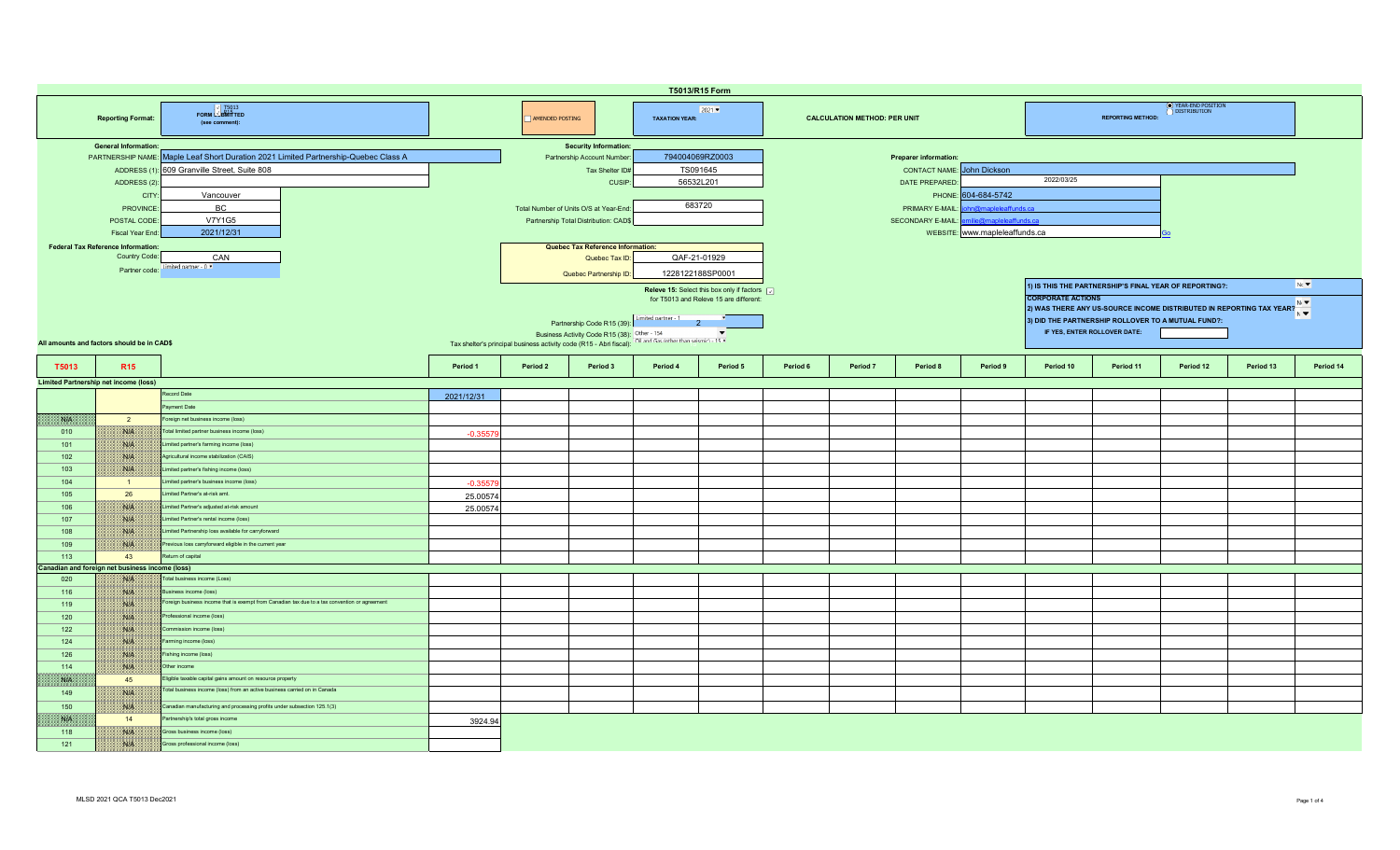| T5013                        | <b>R15</b>                                                                    |                                                                                                 | Period 1 | Period 2 | Period 3 | Period 4 | Period 5 | Period 6 | Period 7 | Period 8 | Period 9 | Period 10 | Period 11 | Period 12 | Period 13 | Period 14 |
|------------------------------|-------------------------------------------------------------------------------|-------------------------------------------------------------------------------------------------|----------|----------|----------|----------|----------|----------|----------|----------|----------|-----------|-----------|-----------|-----------|-----------|
| 123                          | <b>NGEN</b>                                                                   | Gross commission income (loss)                                                                  |          |          |          |          |          |          |          |          |          |           |           |           |           |           |
| 125                          | 1808.                                                                         | Gross farming income (loss)                                                                     |          |          |          |          |          |          |          |          |          |           |           |           |           |           |
| 127                          | NIA                                                                           | Gross fishing income (loss)                                                                     |          |          |          |          |          |          |          |          |          |           |           |           |           |           |
|                              | >>> Canadian and foreign net business income (loss) - Jurisdiction Allocation |                                                                                                 |          |          |          |          |          |          |          |          |          |           |           |           |           |           |
| $\blacktriangledown$         |                                                                               |                                                                                                 |          |          |          |          |          |          |          |          |          |           |           |           |           |           |
| $\blacktriangledown$         |                                                                               |                                                                                                 |          |          |          |          |          |          |          |          |          |           |           |           |           |           |
| $\blacktriangledown$         |                                                                               |                                                                                                 |          |          |          |          |          |          |          |          |          |           |           |           |           |           |
| $\blacktriangledown$         |                                                                               |                                                                                                 |          |          |          |          |          |          |          |          |          |           |           |           |           |           |
| $\blacktriangledown$         |                                                                               |                                                                                                 |          |          |          |          |          |          |          |          |          |           |           |           |           |           |
| $\blacktriangledown$         |                                                                               |                                                                                                 |          |          |          |          |          |          |          |          |          |           |           |           |           |           |
| $\blacktriangledown$         |                                                                               |                                                                                                 |          |          |          |          |          |          |          |          |          |           |           |           |           |           |
|                              | Canadian and foreign investments and carrying charges                         |                                                                                                 |          |          |          |          |          |          |          |          |          |           |           |           |           |           |
| 110                          | 3 <sup>2</sup>                                                                | Canadian and foreign net rental income (loss)                                                   |          |          |          |          |          |          |          |          |          |           |           |           |           |           |
| 111                          | $\overline{4}$                                                                | oreign net rental income (loss)                                                                 |          |          |          |          |          |          |          |          |          |           |           |           |           |           |
| 112                          | NB                                                                            | Foreign net rental income that is exempt from Canadian tax due to a tax convention or agreement |          |          |          |          |          |          |          |          |          |           |           |           |           |           |
| 117                          | ma.                                                                           | Gross Canadian and foreign rental income                                                        |          |          |          |          |          |          |          |          |          |           |           |           |           |           |
| 128                          | 7                                                                             | nterest from Canadian sources                                                                   |          |          |          |          |          |          |          |          |          |           |           |           |           |           |
|                              | 7 <sup>7</sup>                                                                |                                                                                                 | 0.00574  |          |          |          |          |          |          |          |          |           |           |           |           |           |
| 146                          |                                                                               | Other investment income                                                                         |          |          |          |          |          |          |          |          |          |           |           |           |           |           |
| $128 + 146$                  | Total of 7                                                                    |                                                                                                 | 0.00574  |          |          |          |          |          |          |          |          |           |           |           |           |           |
| 129                          | 6B                                                                            | Actual amount of dividends (other than eligible dividends)                                      |          |          |          |          |          |          |          |          |          |           |           |           |           |           |
| 132                          | 6A                                                                            | Actual amount of eligible dividends                                                             |          |          |          |          |          |          |          |          |          |           |           |           |           |           |
| 135                          | 8                                                                             | oreign dividend and interest income                                                             |          |          |          |          |          |          |          |          |          |           |           |           |           |           |
| 137                          | 13                                                                            | Business investment loss                                                                        |          |          |          |          |          |          |          |          |          |           |           |           |           |           |
| 145                          | 15B                                                                           | Dividend rental arrangement compensation payments                                               |          |          |          |          |          |          |          |          |          |           |           |           |           |           |
| 210                          | 15A                                                                           | Total carrying charges                                                                          |          |          |          |          |          |          |          |          |          |           |           |           |           |           |
|                              |                                                                               | >>> Canadian and foreign investments and carrying charges - Jurisdiction allocation             |          |          |          |          |          |          |          |          |          |           |           |           |           |           |
| $\blacktriangledown$         |                                                                               |                                                                                                 |          |          |          |          |          |          |          |          |          |           |           |           |           |           |
| $\blacktriangledown$         |                                                                               |                                                                                                 |          |          |          |          |          |          |          |          |          |           |           |           |           |           |
| $\blacktriangledown$         |                                                                               |                                                                                                 |          |          |          |          |          |          |          |          |          |           |           |           |           |           |
| $\blacktriangledown$         |                                                                               |                                                                                                 |          |          |          |          |          |          |          |          |          |           |           |           |           |           |
| $\blacktriangledown$         |                                                                               |                                                                                                 |          |          |          |          |          |          |          |          |          |           |           |           |           |           |
| $\blacktriangledown$         |                                                                               |                                                                                                 |          |          |          |          |          |          |          |          |          |           |           |           |           |           |
| ther amounts and information |                                                                               |                                                                                                 |          |          |          |          |          |          |          |          |          |           |           |           |           |           |
| 030                          | XVIX.                                                                         | Total capital gain (loss)                                                                       |          |          |          |          |          |          |          |          |          |           |           |           |           |           |
| 151                          | 10                                                                            | Capital gains (losses) [R15: used to calculate the deduction]                                   |          |          |          |          |          |          |          |          |          |           |           |           |           |           |
| 151                          | 12                                                                            | Capital gains (losses) [R15: not used to calculate the deduction]                               |          |          |          |          |          |          |          |          |          |           |           |           |           |           |
| 159                          | 11                                                                            | Capital gains reserve                                                                           |          |          |          |          |          |          |          |          |          |           |           |           |           |           |
| 040                          | 5 <sub>5</sub>                                                                | Capital cost allowance                                                                          |          |          |          |          |          |          |          |          |          |           |           |           |           |           |
| SVN.                         | 9                                                                             | atronage dividends from a cooperative                                                           |          |          |          |          |          |          |          |          |          |           |           |           |           |           |
| SSB.                         | 16                                                                            | Quebec income tax withheld at source                                                            |          |          |          |          |          |          |          |          |          |           |           |           |           |           |
| ma                           | 34                                                                            | R15: Exploration expenses - Northern Quebec                                                     |          |          |          |          |          |          |          |          |          |           |           |           |           |           |
| 38.14                        | 21B                                                                           | nvestment tax credit (R15 only: Other Property)                                                 |          |          |          |          |          |          |          |          |          |           |           |           |           |           |
| <b>SAFE</b>                  | 24A                                                                           | Member Corp's share of debt                                                                     |          |          |          |          |          |          |          |          |          |           |           |           |           |           |
| S.B                          | 24B                                                                           | Member Corp's share of qualified property                                                       |          |          |          |          |          |          |          |          |          |           |           |           |           |           |
| <b>SALE</b>                  | <b>24C</b>                                                                    | Member Corp's share of total assets                                                             |          |          |          |          |          |          |          |          |          |           |           |           |           |           |
| <b>Site</b>                  | 27                                                                            | imited Partnership Loss                                                                         |          |          |          |          |          |          |          |          |          |           |           |           |           |           |
| SVN.                         | 32                                                                            | Exploration exp. Incurred in Quebec                                                             |          |          |          |          |          |          |          |          |          |           |           |           |           |           |
| NP.                          | 33                                                                            | Surface mining/oil&gas exploration exp. in Quebec                                               |          |          |          |          |          |          |          |          |          |           |           |           |           |           |
| NB.                          | $35 - 28$                                                                     | Amt. Of assistance corresponding to exp. Reported in 28 on R15                                  |          |          |          |          |          |          |          |          |          |           |           |           |           |           |
| Nik                          | 35-29                                                                         | Amt. Of assistance corresponding to exp. Reported in 30 on R15                                  |          |          |          |          |          |          |          |          |          |           |           |           |           |           |
| ma                           | 35-30                                                                         | Amt. Of assistance corresponding to exp. Reported in 32 on R15                                  |          |          |          |          |          |          |          |          |          |           |           |           |           |           |
| SS                           | 35-32                                                                         | Amt. Of assistance corresponding to exp. Reported in 33 on R15                                  |          |          |          |          |          |          |          |          |          |           |           |           |           |           |
|                              |                                                                               |                                                                                                 |          |          |          |          |          |          |          |          |          |           |           |           |           |           |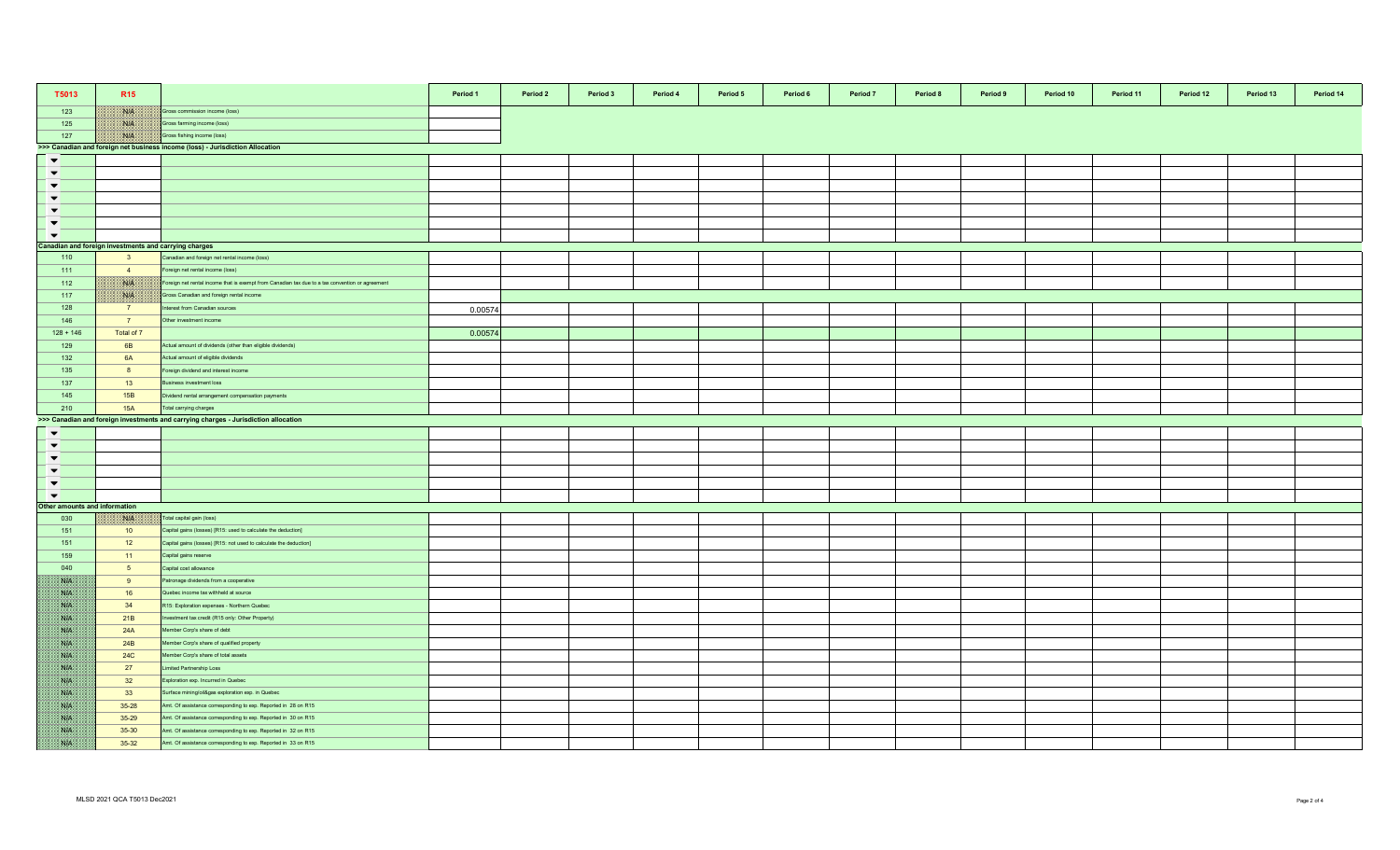| T5013                                | R <sub>15</sub> |                                                                                                                    | Period 1 | Period 2 | Period 3 | Period 4 | Period 5 | Period 6 | Period 7 | Period 8 | Period 9 | Period 10 | Period 11 | Period 12 | Period 13 | Period 14 |
|--------------------------------------|-----------------|--------------------------------------------------------------------------------------------------------------------|----------|----------|----------|----------|----------|----------|----------|----------|----------|-----------|-----------|-----------|-----------|-----------|
| <b>SOF</b>                           | $35-33$         | Amt. Of assistance corresponding to exp. Reported in 33 on R15                                                     |          |          |          |          |          |          |          |          |          |           |           |           |           |           |
| W                                    | 35-34           | Research amt. of assistance corresponding to exp. Reported in 34 on R15                                            |          |          |          |          |          |          |          |          |          |           |           |           |           |           |
| RN BI                                | 42              | Percentage of business carried on in Quebec by the partnership                                                     |          |          |          |          |          |          |          |          |          |           |           |           |           |           |
| 171                                  | 17              | Foreign tax paid on non-business income                                                                            |          |          |          |          |          |          |          |          |          |           |           |           |           |           |
| 172                                  | 18              | Foreign tax paid on business income                                                                                |          |          |          |          |          |          |          |          |          |           |           |           |           |           |
| 173                                  | 28              | Cdn Exploration Expenses (CEE)                                                                                     |          |          |          |          |          |          |          |          |          |           |           |           |           |           |
| 174                                  | 29              | Cdn Development expenses (CDE)                                                                                     |          |          |          |          |          |          |          |          |          |           |           |           |           |           |
| 175                                  | 30 <sup>°</sup> | Cdn Oil and gas property exp (COPGE)                                                                               |          |          |          |          |          |          |          |          |          |           |           |           |           |           |
| 176                                  | 31              | Foreign exploration and development expenses (FEDE)                                                                |          |          |          |          |          |          |          |          |          |           |           |           |           |           |
| 182                                  | 19              | Eligible amount of charitable donations                                                                            |          |          |          |          |          |          |          |          |          |           |           |           |           |           |
| 183                                  | 20              | Eligible amount of cultural and ecological gifts                                                                   |          |          |          |          |          |          |          |          |          |           |           |           |           |           |
|                                      |                 | >>> Other amounts and information - T5013 jurisdiction allocation and R15 complementary information                |          |          |          |          |          |          |          |          |          |           |           |           |           |           |
| $\overline{\phantom{a}}$             |                 |                                                                                                                    |          |          |          |          |          |          |          |          |          |           |           |           |           |           |
|                                      |                 |                                                                                                                    |          |          |          |          |          |          |          |          |          |           |           |           |           |           |
| $\overline{\phantom{a}}$             |                 |                                                                                                                    |          |          |          |          |          |          |          |          |          |           |           |           |           |           |
| $\rightarrow$                        |                 |                                                                                                                    |          |          |          |          |          |          |          |          |          |           |           |           |           |           |
|                                      |                 |                                                                                                                    |          |          |          |          |          |          |          |          |          |           |           |           |           |           |
| <b>TEMP</b>                          |                 |                                                                                                                    |          |          |          |          |          |          |          |          |          |           |           |           |           |           |
|                                      |                 |                                                                                                                    |          |          |          |          |          |          |          |          |          |           |           |           |           |           |
| $\mathbf{r}$                         |                 |                                                                                                                    |          |          |          |          |          |          |          |          |          |           |           |           |           |           |
|                                      |                 |                                                                                                                    |          |          |          |          |          |          |          |          |          |           |           |           |           |           |
| <b>P</b>                             |                 |                                                                                                                    |          |          |          |          |          |          |          |          |          |           |           |           |           |           |
| <b>PART</b>                          |                 |                                                                                                                    |          |          |          |          |          |          |          |          |          |           |           |           |           |           |
|                                      |                 |                                                                                                                    |          |          |          |          |          |          |          |          |          |           |           |           |           |           |
| $\sim$                               |                 |                                                                                                                    |          |          |          |          |          |          |          |          |          |           |           |           |           |           |
|                                      |                 |                                                                                                                    |          |          |          |          |          |          |          |          |          |           |           |           |           |           |
| <b>PART</b>                          |                 |                                                                                                                    |          |          |          |          |          |          |          |          |          |           |           |           |           |           |
|                                      |                 |                                                                                                                    |          |          |          |          |          |          |          |          |          |           |           |           |           |           |
|                                      |                 | <b>Renounced Canadian exploration and development expenses</b>                                                     |          |          |          |          |          |          |          |          |          |           |           |           |           |           |
| 190                                  | 60              | Cdn exploration expense - renunciation                                                                             | 22.55691 |          |          |          |          |          |          |          |          |           |           |           |           |           |
| 191                                  | 61              | Cdn development expense - renunciation                                                                             |          |          |          |          |          |          |          |          |          |           |           |           |           |           |
| 192                                  | <b>BULLE</b>    | Cdn exploration expense - assistance                                                                               |          |          |          |          |          |          |          |          |          |           |           |           |           |           |
| 193                                  | NG              | Cdn development expense - assistance                                                                               |          |          |          |          |          |          |          |          |          |           |           |           |           |           |
| 196                                  | <b>NIK</b>      | Reduction - Portion subject int. free                                                                              |          |          |          |          |          |          |          |          |          |           |           |           |           |           |
| 194                                  | <b>MALES</b>    | Amount - Exp qualifying for ITC                                                                                    | 22.55691 |          |          |          |          |          |          |          |          |           |           |           |           |           |
| 195                                  | WIN             | Amount - Portion subject int. free                                                                                 |          |          |          |          |          |          |          |          |          |           |           |           |           |           |
| 197                                  | NIA<br>NA       | BC - Expenses - Tax Credit                                                                                         | 2.39301  |          |          |          |          |          |          |          |          |           |           |           |           |           |
| 198<br>199                           |                 | SK - Expenses - Tax Credit<br>MB - Expenses - Tax Credit                                                           |          |          |          |          |          |          |          |          |          |           |           |           |           |           |
|                                      | <b>NEW</b>      |                                                                                                                    |          |          |          |          |          |          |          |          |          |           |           |           |           |           |
| 200<br>WE                            | ma<br>62        | ON - Expenses - Tax Credit<br>Quebec Exploration Expense                                                           | 1.73528  |          |          |          |          |          |          |          |          |           |           |           |           |           |
|                                      |                 |                                                                                                                    | 16.93099 |          |          |          |          |          |          |          |          |           |           |           |           |           |
| <b>SOF</b>                           | 63<br>64        | Quebec surface mining exploration or oil and gas exploration expenses                                              | 15.87433 |          |          |          |          |          |          |          |          |           |           |           |           |           |
| <b>SATIS</b>                         |                 | Exploration expenses - Northern Quebec                                                                             | 4.12776  |          |          |          |          |          |          |          |          |           |           |           |           |           |
| NB                                   | 65              | Security issues expenses                                                                                           | 0.01381  |          |          |          |          |          |          |          |          |           |           |           |           |           |
| NK<br><b>ANTES</b>                   | 66-60<br>66-61  | Amt. of assistance corresponding to exp. reported in 60<br>Amt. of assistance corresponding to exp. reported in 61 |          |          |          |          |          |          |          |          |          |           |           |           |           |           |
|                                      |                 |                                                                                                                    |          |          |          |          |          |          |          |          |          |           |           |           |           |           |
| NK                                   | 66-62           | Amt. of assistance corresponding to exp. reported in 62                                                            |          |          |          |          |          |          |          |          |          |           |           |           |           |           |
| NB                                   | 66-63<br>66-64  | Amt. of assistance corresponding to exp. reported in 63                                                            |          |          |          |          |          |          |          |          |          |           |           |           |           |           |
| WE<br><b>Tax Shelter Information</b> |                 | Amt. of assistance corresponding to exp. reported in 64                                                            |          |          |          |          |          |          |          |          |          |           |           |           |           |           |
| 201                                  | 50              | Number of units acquired                                                                                           | 1.00000  |          |          |          |          |          |          |          |          |           |           |           |           |           |
| 202                                  | 51              | Cost per unit                                                                                                      | 25.00000 |          |          |          |          |          |          |          |          |           |           |           |           |           |
|                                      |                 |                                                                                                                    |          |          |          |          |          |          |          |          |          |           |           |           |           |           |